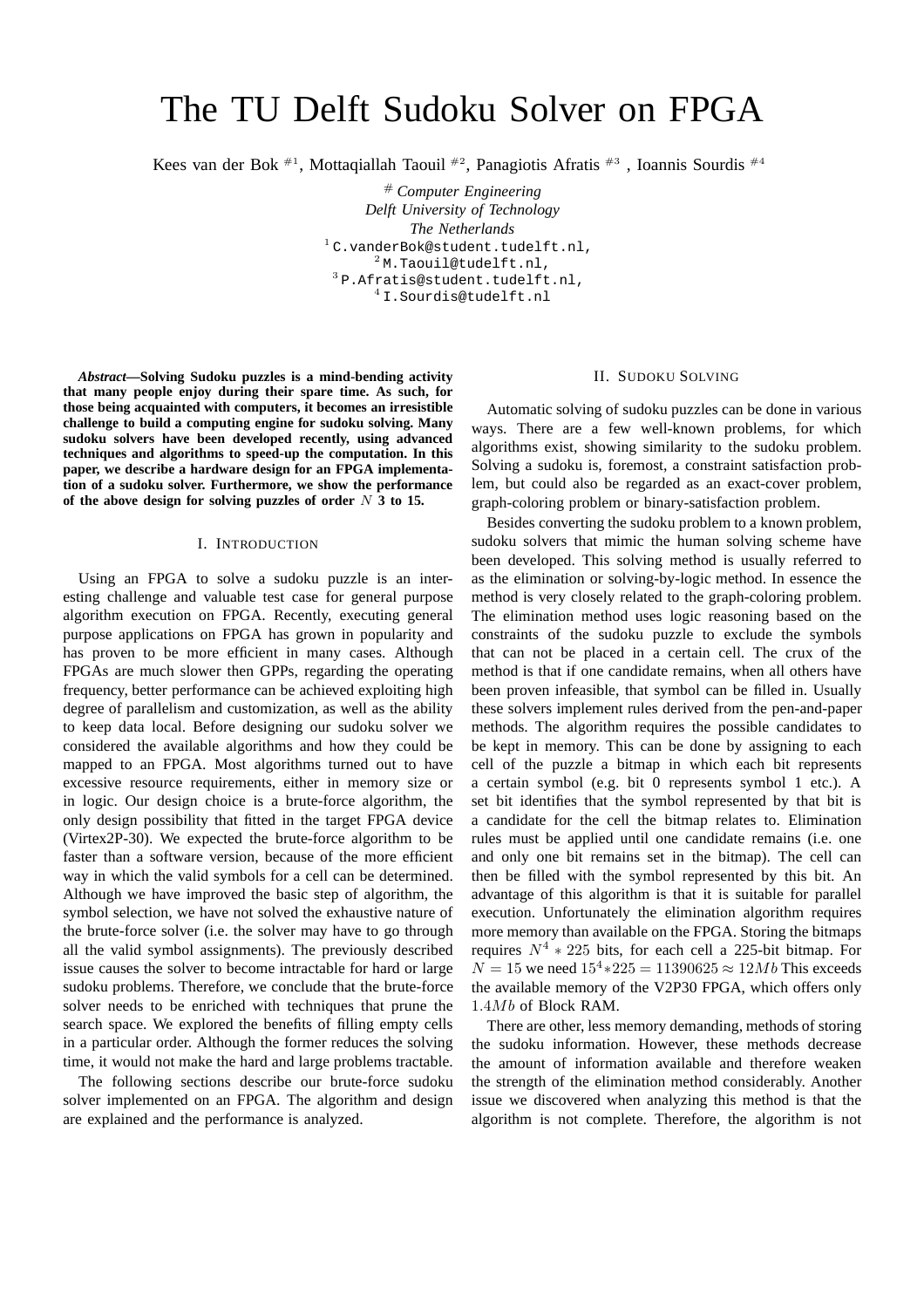capable of solving hard sudoku instances.

Another algorithm we considered is the dancing-links algorithm, which is an elegant algorithm solving the exact cover problem. Despite the elegance of the algorithm, it turned out to be unfeasible to implement this approach on the FPGA. The latter because the algorithm's memory requirements exceed the memory available on the FPGA.

A method for converting the sudoku problem to a binarysatisfiability problem has been proposed in [1]. Using such a description the sudoku could be solved using an FPGA based binary-satisfiability solver as for example described in [2]. An FPGA based binary-satisfiability solver requires an excessive amount of logic and is therefore only practical for small problems. The solver required to solve a sudoku puzzle following the above approach requires more than the available FPGA logic resources.

The most straightforward method of solving a sudoku is by brute force. Brute-force sudoku solvers fill-in cells speculatively taking into account the constraints that apply to a sudoku. Cells are filled in until a conflict is discovered. On conflict the solver clears the filled-in cells until it has returned to a cell that has untried candidates. The brute-force method performs an exhaustive search which will always find the solution, if one exists. However, finding a solution might require unacceptable time for large puzzles. Heuristics can be used to minimize the search space. The brute-force method could be efficient when combined with an elimination method.

# III. THE ALGORITHM

The algorithm used in our design is similar to the bruteforce method described in the previous section. In this section, we elaborate in more detail the algorithm and its FPGA implementations.

We use bitmaps to check valid symbols for a certain cell. These bitmaps represent symbols present in a unit. A unit is a row, column or block. Bitmaps are maintained per row, column and block. Table II shows the row bitmaps of the sudoku depicted in Table I. Using the bitmaps we determine a valid symbol in constant time. The algorithm chooses the symbol with the lowest numerical value among the candidates. The puzzle is traversed in row-major order until a cell is encountered that has now valid candidate symbols. In case, during the solving process a cell is encountered that can not be assigned a symbol (i.e. every possible symbol for that cell conflicts with the sudoku constraints), the solver needs to backtrack to a cell that has at least one possible alternative assignment. The initial bitmaps are constructed when the sudoku puzzle is received from the RS-232 unit and stored in memory. While solving the puzzle the bitmaps are continuously updated. This is achieved by using bitwise operations, which set the appropriate bits while writing, while they clear the bits while backtracking.

### IV. DESIGN

The design is composed of four main parts (Figure 1): control, communication, storage and processing. Each of these modules are described in the following subsections.



| ν              | ν              | v              | ν              | ı        | ν                  | ν        | ν              | υ              |   |
|----------------|----------------|----------------|----------------|----------|--------------------|----------|----------------|----------------|---|
| $\overline{0}$ | 6              | 0              | 0              | 8        | 0                  | 5        | 0              | 7              |   |
| $\overline{0}$ | $\overline{0}$ | $\overline{2}$ | 0              | 0        | 0                  | $\Omega$ | 0              | 0              |   |
| 9              | $\overline{0}$ | 0              | 0              | 0        | 1                  | 7        | 4              | $\overline{0}$ |   |
| $\overline{4}$ | 7              | 0              | 0              | 9        | 0                  | 0        | $\overline{0}$ | 6              |   |
|                |                |                |                | TABLE II |                    |          |                |                |   |
|                |                |                |                |          | <b>ROW BITMAPS</b> |          |                |                |   |
| row            | Symbol         |                |                |          |                    |          |                |                |   |
|                | 1              | 2              | 3              | 4        | 5                  | 6        |                | 8              | 9 |
| 0              | 0              | 0              | 1              | 0        | 0                  | 1        | 0              | 0              | 0 |
| 1              | 1              | 0              | $\overline{0}$ | 1        | 1                  | 1        | 0              | 1              | 0 |
| $\overline{c}$ | 0              | 0              | $\overline{0}$ | 0        | 1                  | 0        | 0              | $\overline{0}$ | 0 |
| $\overline{3}$ | 1              | 0              | 1              | 0        | 1                  | 0        | 0              | 0              | 1 |
| $\frac{4}{5}$  | 1              | 0              | $\overline{0}$ | 0        | 0                  | 0        | 0              | 0              | 0 |
|                | 0              | 0              | $\overline{0}$ | 0        | 1                  | 1        | 1              | 1              | 0 |
| 6              | 0              | 1              | 0              | 0        | 0                  | 0        | 0              | 0              | 0 |
| 7              | 1              | 0              | 0              |          | 0                  | 0        |                | 0              | 1 |

#### *A. Main Controller*

The overall orchestration of the sudoku solver is done by the main controller which is a simple state machine. This state machine resembles the overall state of the sudoku solver. Based on this state access to the storage module is either granted to the communication interface module or the processing module.

8 0 0 0 1 0 1 1 0 1

### *B. Communication*

Communication between the board and the host PC uses the well known RS-232 protocol. RS-232 sends the data bit by bit. The nature of RS-232 is asynchronous. Each, serially transmitted, byte will start with a start bit and end with a stop bit. The receiver uses the start and stop bits to synchronize. Two simple state machines perform the communication, one for transmitting and one for receiving. A third state machine is used to orchestrate the higher-level procedure of receiving the puzzle and transmitting the solution after the puzzle has been solved.

#### *C. Storage*

All the information regarding the sudoku is maintained within the storage module. Besides storing the sudoku and the bitmaps, the storage module calculates the checksum and updates the bitmaps. Writing or reading from or to the storage module is kept simple. All necessary processing and calculations are hidden from other modules. Two control signals are used to select one of the four operating modes in which the storage module can operate. The operation modes are described in Table III. Neutral reads are used by the processing module to read the symbol and bitmaps that are related to the addressed cell. The clear mode is used for backtracking. In this mode the symbol in the addressed cell will be cleared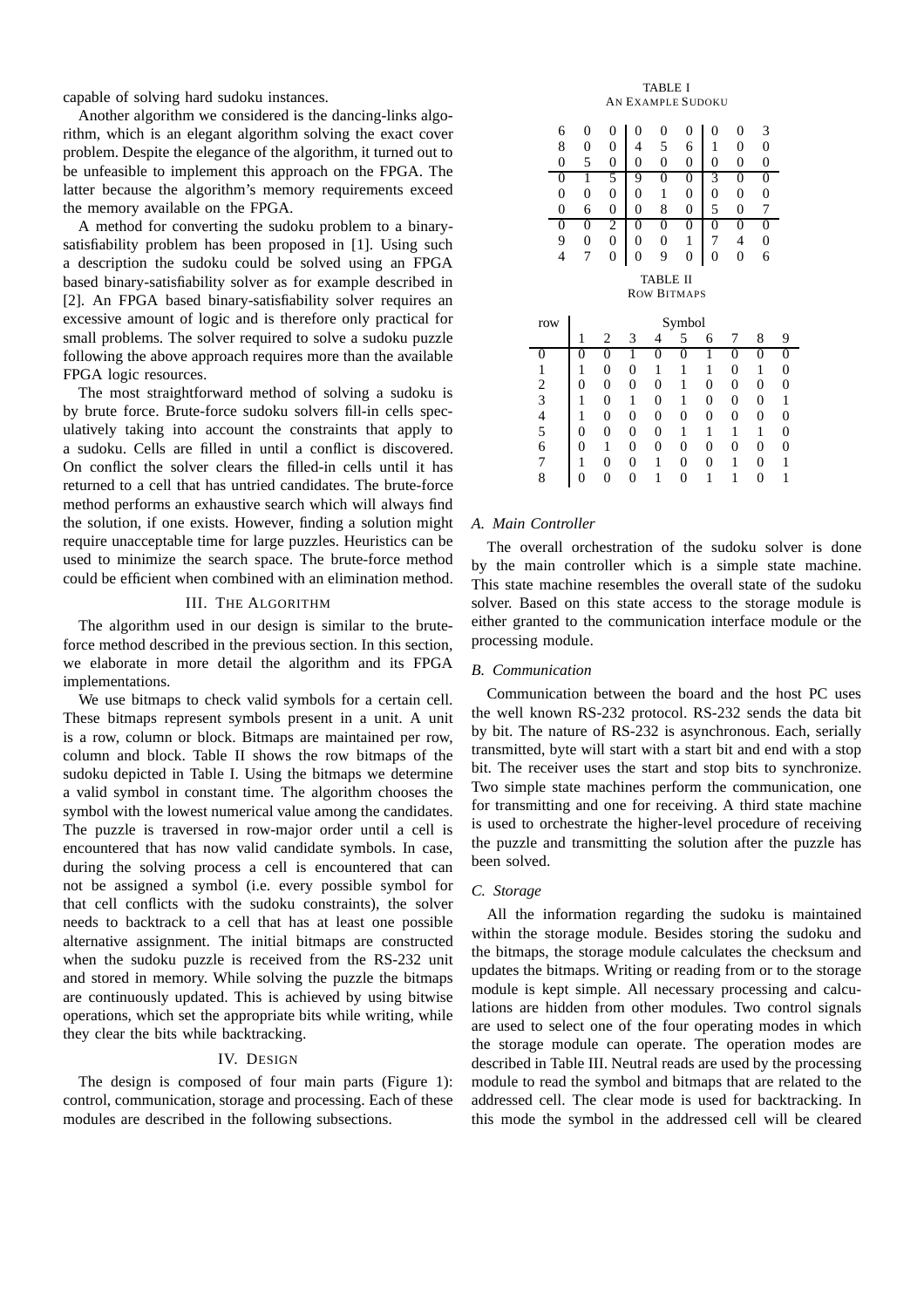

Fig. 1. Top-level View of the Design

as well as the related bits in the bitmaps. The write mode is used to write symbols to the storage module and is used when the initial puzzle is stored or when cells are filled-in. The destructive read is applied when the solved puzzle is read out. In addition, the destructive read clears the bitmaps related to each cell. That is because the bitmaps need to be cleared before the next puzzle is read in. Performing the bitmap clearing while reading out the solution saves valuable time. Whenever the global reset signal is asserted the communication interface will get to a state in which the bitmaps will be cleared as well. In this state every memory location is read once in destructive mode.

TABLE III STORAGE OF THE ORIGINAL SUDOKU

| Mode             | Description                       |  |  |  |
|------------------|-----------------------------------|--|--|--|
| Neutral Read     | Reads symbol and bitmaps          |  |  |  |
|                  | related to the address cell       |  |  |  |
| Destructive Read | Same as neutral read but          |  |  |  |
|                  | clears the bitmaps                |  |  |  |
| Write            | Write symbol and updates bitmaps  |  |  |  |
| Clear            | Clears symbol and updates bitmaps |  |  |  |

The storage module contains five memories, one for the sudoku and four for the bitmaps (rows, columns, blocks, and occupied cells). The bitmaps are stored in four separate memories allowing them to be read in parallel. Updating a bitmap requires three steps, namely reading the bitmap, modifying it and writing it back.

Two others modules worth mentioning are the checksum calculator and the block calculator. The former module computes the checksum of the puzzle while the latter determines, based on the row, column and order of the puzzle, which block is addressed. The block calculator is used to address the proper block bitmap.



Fig. 2. The Sudoku Processing Unit

## *D. Processing*

Figure 2 is a simplified representation of the processing unit. Although the low-level details are kept out in this figure, it clearly shows which steps are involved in the solving process as well as the flow of it. After being enabled, the processing unit will go to the *next-empty-cell* state. In this state, the next empty cell is determined; this is performed by checking the bitmaps representing the occupied cells. Each bit of the bitmap represents a cell, only the bits representing occupied cells are set. Finding the first not-set bit in a bitmap is done using a priority encoder. After having selected the cell, the state machine proceeds to the *guess* state in which a valid symbol for the selected cell is determined. Based on the puzzle depicted in Table I a valid symbol is determined as follows. The first empty cell in this sudoku is (1,2) (i.e. first row, second column). Table IV shows the bitmaps of the row, column and block of the corresponding cell. Performing a bitwise *OR* of these three bitmaps will give the candidate symbols that could go in the cell (i.e. these symbols are represented by the '0' in the result vector). From the result vector we conclude that 2, 4 and 9 are valid symbols for cell (1,2). We select the first option which is 2. Choosing the first candidate, instead of randomly selecting one, saves logic and memory since we do not have to keep track of which symbols have been tried. Furthermore for choosing the first option we only need a priority encoder. When filling in a 2 in cell (1,2) we need to update the bitmaps; this, however, is done by the storage module and is of no concern to the processing module. Whenever a cell is filled the address of the cell is pushed on stack to memorize the backtracking path. The process of finding an empty cell and filling it repeats until we solve the entire puzzle or until we reach an empty cell that can not be filled due to a conflict. In the latter case, the partially filled sudoku is not valid forcing a backtrack operation. In the *backtrack* state the last visited cell is popped from the stack, the symbol in that cell is read and cleared simultaneously. That read symbol is stored, in doing so the guess process will re-fill the cell only with symbols greater than the one causing the conflict. From the *backtrack* state the processing unit returns to the *guess* state from which